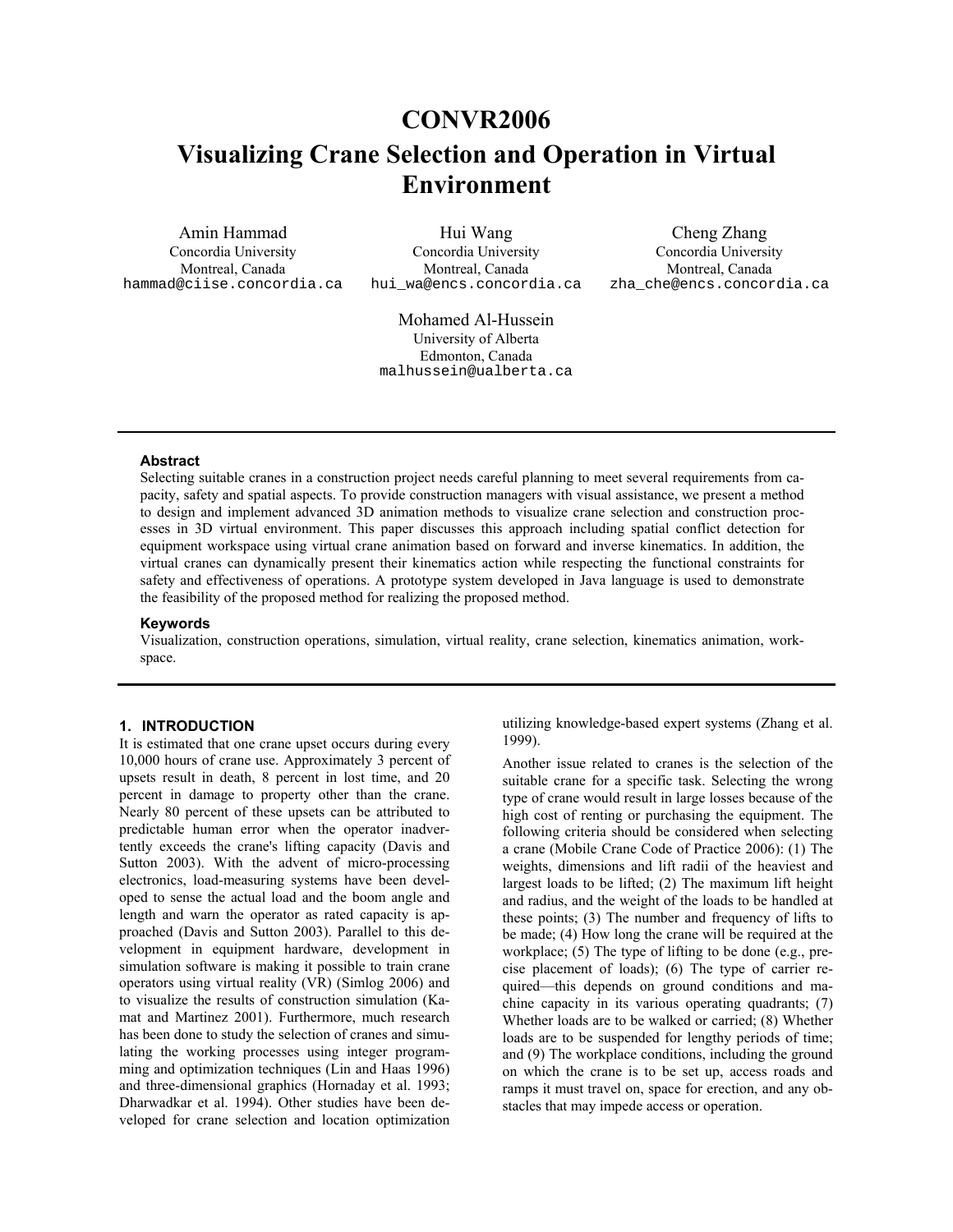Recently, Al-Hussein et al. (2001, 2005) developed a system that can assist in selecting and locating cranes on construction sites using the information of load charts and working range (Figure 1). This system uses a crane database, named D-Crane that has the load charts of different manufacturers and the key dimensions of each crane including its carrier, main boom, jibs/extensions, and accessories. The system ensures that the selected crane has the required lift capacity and can fit on site by satisfying a set of constraints described with detailed equations. In addition, the system can check the feasibility of the lifting path by creating a 3D graphical animation. However, the system supports a set of predefined configurations of the site layout focusing on buildings with simple shapes as the main type of obstacles. Therefore, for structures with more complex shapes, such as through truss bridges, the system may not be able to adequately represent the spatial constraints.

A more specific issue related to crane selection and operation is workspace planning, which is particularly important in the case of large projects where cranes are required. Workspace conflicts are one of the important problems that can delay construction activities, reduce productivity, or cause accidents that threaten the safety of workers (Guo 2002). Tantisevi and Akinci (2006) discussed the concept of workspaces of construction tasks that can be used to represent the spaces used by cranes during a specific task and to detect spatial conflicts. Another approach to check spatial conflicts is the simulation approach. Simulation can help in selecting the adequate equipment that satisfies both the requirements of construction tasks and the spatial constraints of the site (Law and Kelton 2000). Kamat (2001) presented a method for developing 3D animation of construction processes modelled at typical high level of abstraction. However, this method analyzes the kinematics motions of the cranes without considering the load capacity.

The present paper aims to extend the previous research on crane selection and simulation while taking advantage of the interaction between the user and the system in a VR model. The paper discusses the method of establishing an interactive system for visualizing crane selection and operation considering the load capacity and the spatial constraints.

#### **2. PROPOSED APPROACH**

The advantage of visualization is that the user can simulate and check the functional constraints and interferences that may happen in reality between the 3D physical elements and virtual workspaces or among virtual workspaces. In many infrastructure projects, such as the case study discussed in Section 5, a physical model of the project is built to check the usability of different types of cranes and to check workspace interferences. The following subsections discuss the modelling of a crane and its workspace and the general interactive procedure of equipment selection and workspace analysis. The proposed approach for visualizing crane selection and operation in virtual environment (VE) is part of a more comprehensive research project undertaken by the authors and aiming to study the spatiotemporal conflicts related to construction equipment (Zhang and Hamad 2005). This paper focuses on visualizing the interactive crane selection and operation while checking workspace conflicts and functional constraints within a VE of the construction site.

#### **2.1 Crane modelling and animation**

In order to build a general model for a crane that can be used in interactive VR simulation, an abstract crane model should be created to represent the different components of the crane and their topological relationships. Furthermore, kinematics animation is essential for producing the interaction needed to operate a crane in the VE. Figure 2 (Davis and Sutton 2003) shows an example of a hydraulic crane that has four degrees of freedom (DoF) for the movements of the boom and hook.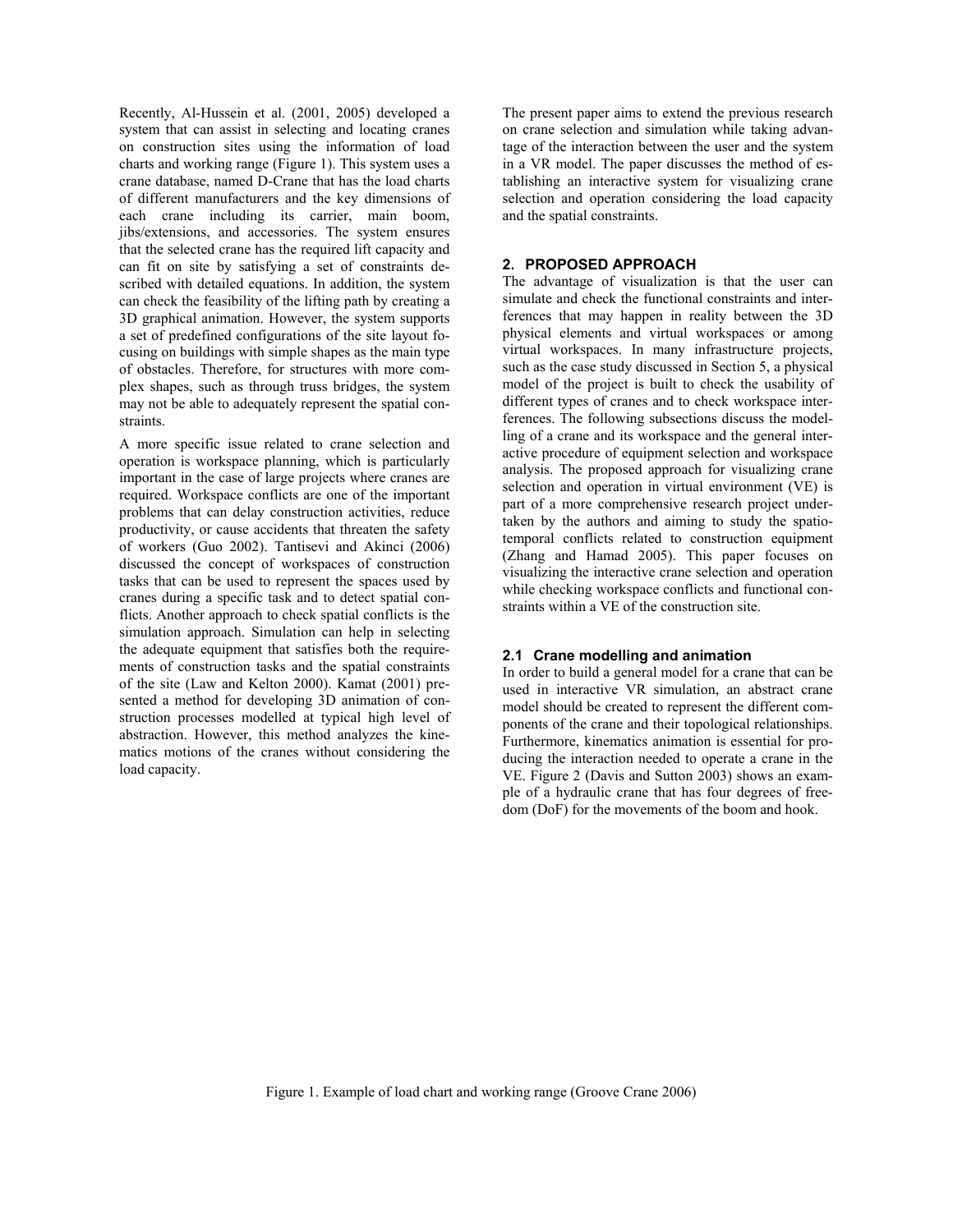Figure 3 shows a partial abstract model of the crane including its carrier, boom, jib, hook, counterweight, etc. Each of these components has a graphical representation that can be created in a separate file. In order to realize crane's kinematics animation, the Cyclic Coordinate Descent (CCD) method is used (Wang and Chen 1991). For example, the initial and final positions of the lift can be used to calculate the inverse kinematics transformations to be applied on the crane model using the CCD method. The proposed system has the following functionalities:

(1) Based on the information of the abstract model in the database, the system can generate instances of different kinds of cranes combining the graphical representations of their components. A transformation matrix is used to specify the relative location of each component with respect to its parent. For example, the first part of the boom is located relative to the carrier of the crane. After generating the crane model, the prototype system applies the suitable transformation (scaling, rotation, and translation) on the crane so that it is correctly located at the initial position in the VR model. The parentchild relationships between the components guarantee the consistency of the relative positions of the components when the user simulates the operation of the crane. For example, when the user starts extending the length of the boom from its initial compact length, a translation is applied on the second part of the boom with a step of unit length up to the total length of the second part. Then, the same transformation is applied on the third part of the boom, and so on, until the boom reaches its full length.

Figure 2. The DoF of a crane Figure 3. Partial abstract model of a crane

- (2) In addition to following the kinematics relationships, the simulated operation of a crane should respect the constraints imposed by the working ranges and load charts. Several rules are developed to represent these constraints which are stored in the database. The working range shows the minimum and maximum boom angle according to the length of the boom and the counterweight. Load charts give the lifting capacity based on the boom length, boom angel and the counterweight.
- (3) Furthermore, geometric attributes (e.g., transformations, normal vectors) of the physical objects (e.g., structural elements) are computed based on information extracted directly from the scene graph. This information is used to locate the crane relative to a physical object. The normal vectors of the surfaces of the objects are used to represent the orientation of the crane, and offset distances along those vectors are used to define its relative location (Figure 4).
- (4) After interactively selecting a crane from the database and positioning it in the VE at a suitable location, the user of the system can specify the lift weight before operating the crane to simulate the lifting task. The system can dynamically detect the changes of the boom length and angle and check whether the manoeuvring operation is allowed by querying the database.
- (5) The system continuously checks and prevents any collision of crane with other objects in VE.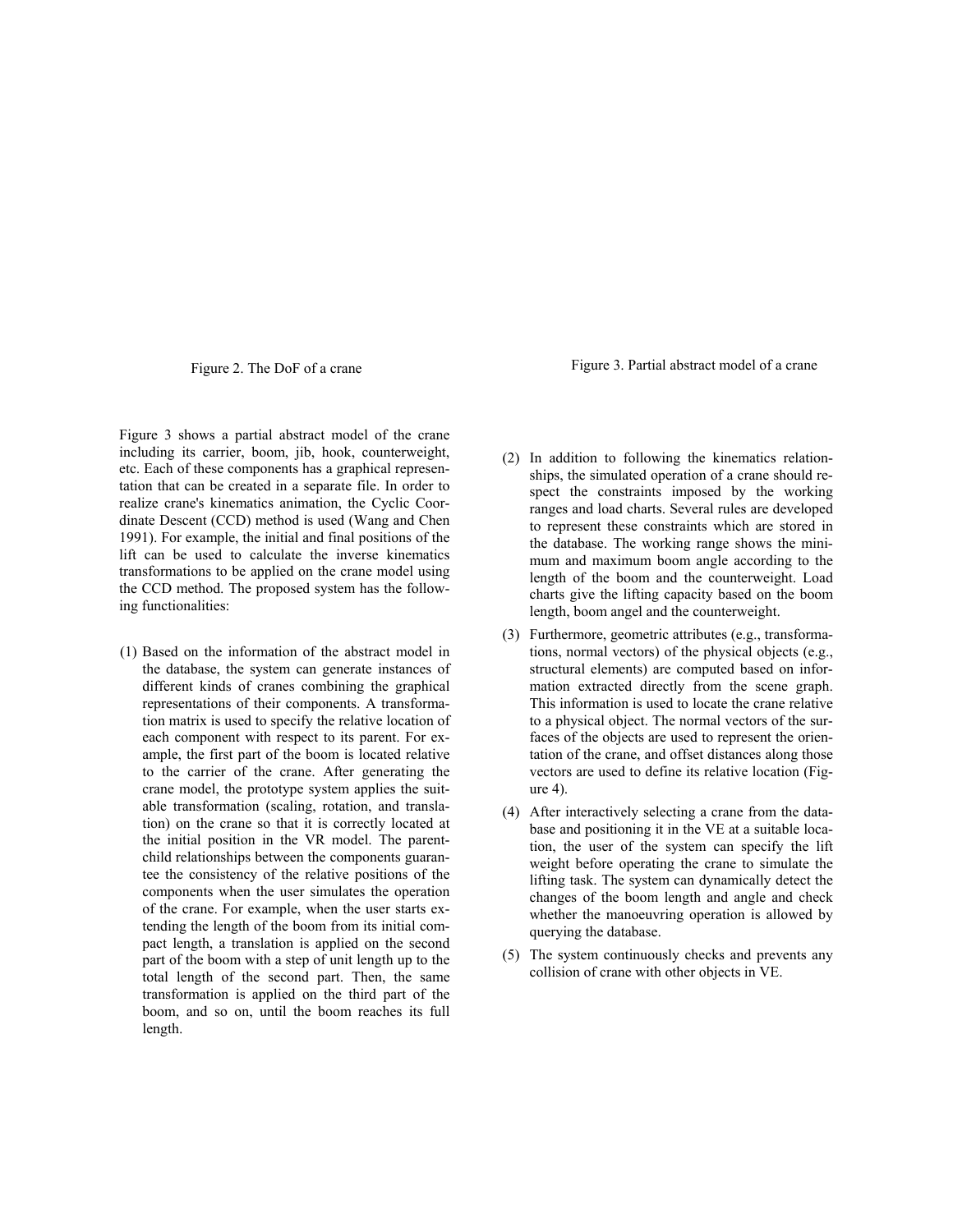#### **2.2 Workspace modelling**

Simulation of crane operation needs considerable effort. In same cases, it may be enough to generate a simplified model of the crane workspace without the details of the kinematics of the crane components. For specific activity of construction, the workspace of a crane can be defined to check the possible conflicts between equipment workspaces and ensure the safety on site. To represent workspaces in the 3D model, information about the workspaces should be retrieved from the database based on a specific period of time. All the corresponding activities are retrieved, and the information about the related physical objects (structural elements, equipment, etc.) are found and used to initialize the attributes of the workspaces, such as the start time and the duration of a workspace. Figures 5 (a) and (b) show the workspace of a crane, which can be generated based on the parameters obtained from the database and input from the user. Workspaces are located in the VE following the same method explained in step (3) in section 2.1. After all the workspaces are created based on the above information, conflict detection is applied on pairs of workspaces (or a workspace and a physical object), which have temporal overlap. If a conflict exists, a conflict shape is created, its attributes are calculated, and the conflict information is added to the database for future analysis of the conflict (Zhang et al. 2005).

#### **2.3 Procedure of visualizing crane selection and operation and workspace analysis**

This section identifies the main steps needed in a computerized system for visualizing crane slection, operation and the workspace generation and analysis. The system will integrate information from, and add information to, the following databases and models (Figure 6):

- (1) Activity database: This database includes information about all the activities in the construction project, such as the start and finish times of each activity, the target physical components and their attributes, and the types of equipment required in that activity. For example, in the project of the replacement of a bridge deck that is discussed in the case study, a typical activity is the replacement of an old section of the deck with a pre-fabricated panel. In this example, each activity will include the start and finish times, the ID number of the target section, and the required equipment such as cranes, trucks, etc.
- (2) Equipment databases: Equipment manufacturers and large construction companies usually have databases of different equipment used in their work. These databases include the specifications about the different models of a certain type of equipment. D-Crane is a good example of such databases (Al-Hussein 2001).
- (3) Workspace and conflict database: This database has the schemata representing the attributes of workspaces and spatio-temporal conflicts. Workspaces are represented by composite shapes, and each basic shape is described by a number of parameters. Conflict information is calculated using a conflict detection algorithm (Watt 2003). This information includes reference to the conflicting workspaces and the duration for which the conflict exists in addition to the attributes of the intersection shape of the workspaces, such as its volume. This database is specific for each project and can be used by the construction project manager for resolving the conflicts.
- (4) 3D model of the site: This model integrates the digital terrain model of the construction site and the 3D CAD models of the surrounding structures. In addition, 3D shapes representing the workspaces will be generated and added to this 3D model as explained below. These shapes will be used to visualize and detect conflicts between the 3D elements representing the structures and the workspaces, or among the workspaces themselves, using the conflict detection algorithm. The 3D model of the equipment based on CAD drawings is also added to the 3D VE.



Figure 4. Translation distance for locating crane



 (a) Workspace representation (b) Workspace Parameters Figure 5. Workspace representation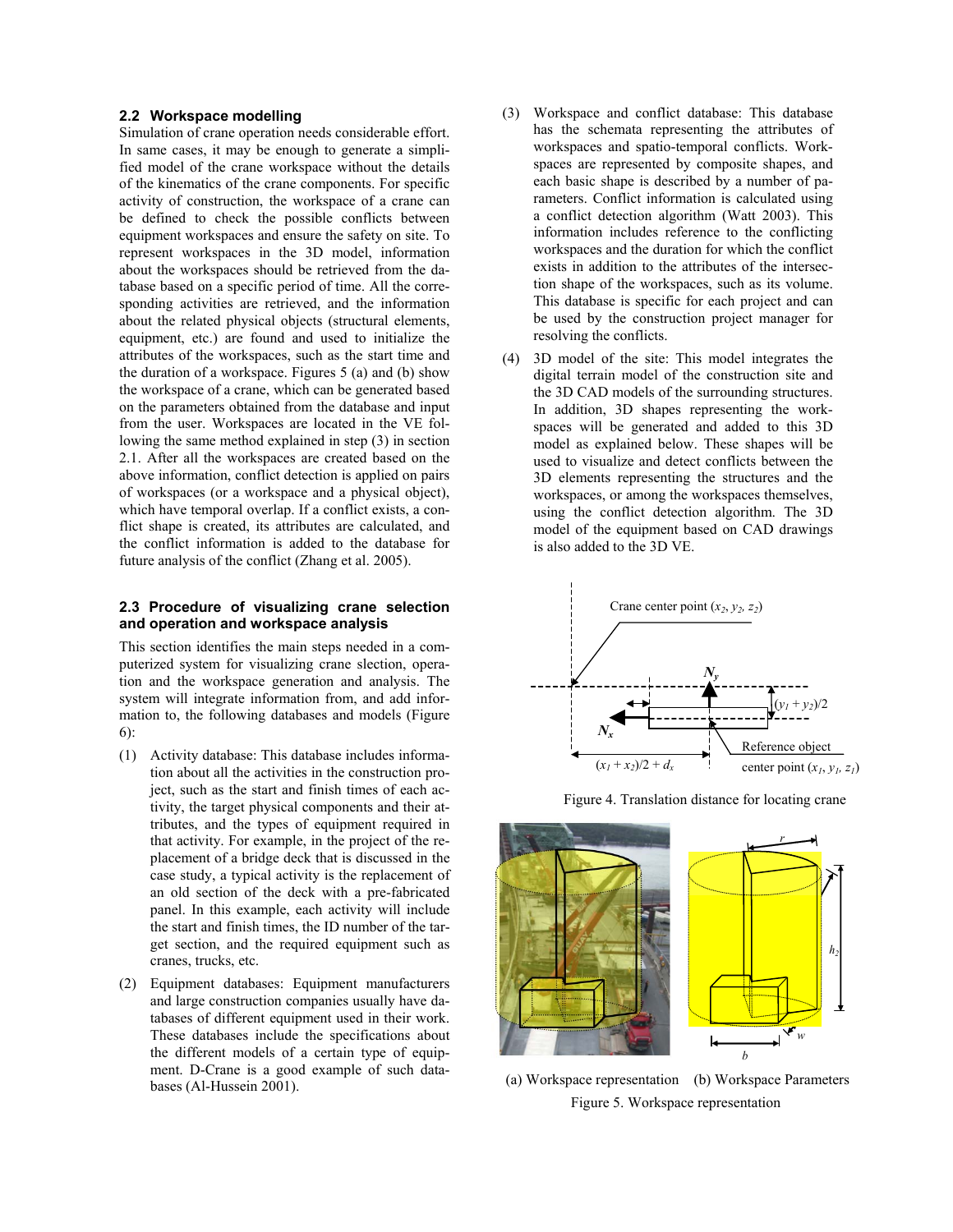

Figure 6. General procedure of workspace analysis and crane operation

Using the above databases and the 3D VE, the following procedure can be applied:

- (1) The user starts by selecting the main activity to be considered in the crane selection, operation and the workspace analysis.
- (2) The system retrieves the information about this activity and all other overlapping activities from the activity database. The information includes the related objects and the required equipment types.
- (3) Then, feasible equipment are selected for each required type from the corresponding equipment database. It should be noted that selecting the optimal equipment is beyond the scope of this research.
- (4) The next step is to retrieve the basic equipment parameters necessary to define their workspaces.
- (5) Other parameters that are necessary for creating workspaces and that are related to the specific site layout are input manually using the user interface of the system. In addition, the relative location of equipment on site can be defined with respect to the reference object that was retrieved from the activity database in step 2, such as the section of the bridge deck to be replaced. The parameters include the orientations and the offset distances between the workspace and the object. Furthermore, the user can input the load weight to simulate the crane operation in the 3D environment.
- (6) In this step, workspaces are generated using the parameters introduced in steps 4 and 5. To locate a workspace in the 3D model, the absolute location of the reference object is retrieved and combined

with the relative location of the workspace to generate the absolute location of the workspace. Meanwhile, the 3D model of the crane is also generated on the same location inside the workspace. The user can use the keyboard or joystick to control the operation of the crane.

#### **3. IMPLEMENTATION**

To demonstrate the feasibility and usefulness of the proposed method, a prototype system has been developed and discussed in detail in this section. The prototype system is built using Java language integrating 3D models of cranes and structures, object-relational database, and some constraints of crane load charts and work ranges. The 3D models are created using Java3D, which is an API for developing portable applications and applets that can run on multiple platforms (Walesh and Gehringer 2001). The database is designed with Microsoft Access XP and is accessed using Java Database Connectivity (JDBC). The temporal information associated with each activity and related objects are also stored in the database. The names, types, dimensions, locations, properties, and the start and end dates of the construction or maintenance activities of each member are defined in the corresponding tables. The data can be retrieved and updated using Structured Query Language (SQL). 3DS loader and Java Advanced Imaging (JAI) are used to implement the 3D models and texture mapping.

Information about the available component of the selected crane is instantly retrieved from the database and listed. Once a component is selected, the related information is automatically retrieved from the database and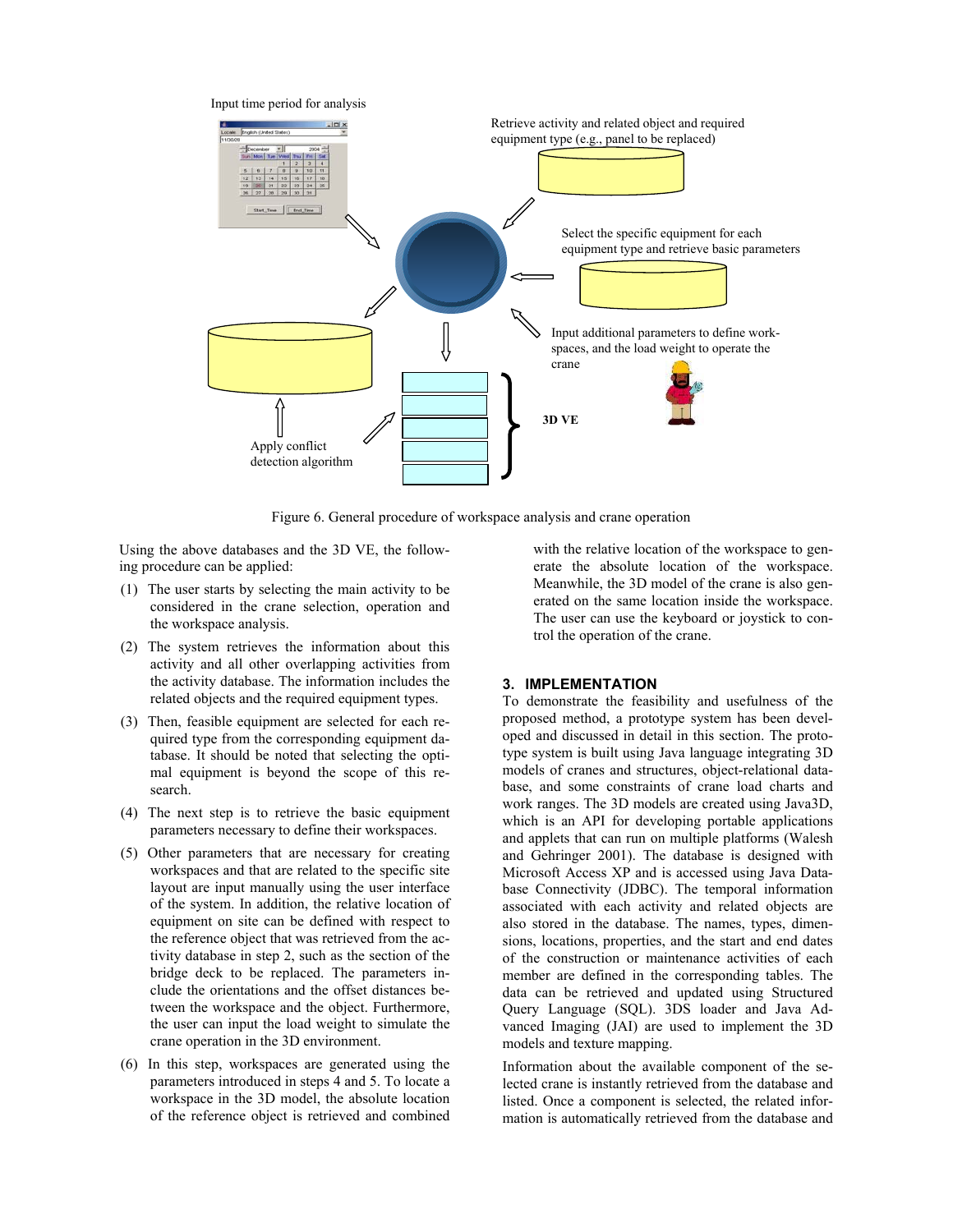added to the 3D model of the crane in the VE. Figure 7 shows an example of dynamically changing the hook of a crane.



Figure 7. Dynamically changing the hook of a crane

The user can operate the virtual crane to gain a realtime experience and test the loading capacity of the crane under functional constraints and the limits of the workspace. Based on the functional constraints, the system dynamically calculates and displays the current angle and length of boom, and whether the current action is safe or not as shown in Figure 8. In Figure 8(a), the system checks the current status and shows a warning message when the current angle and length of the boom do not meet the capacity requirement. The user can interactively operate the crane to find the work range for the defined capacity as shown in Figure 8(b).

### **5. CASE STUDY**

The re-decking project of Jacques Cartier Bridge in Montreal is used to evaluate the prototype system. The deck of this bridge was replaced in 2001-2002. The new deck is constructed of precast, prestressed and post-tensioned panels made of high performance concrete. The case study focuses on the two activities of removing existing deck sections and installing new panels on the main span of the bridge. The existing deck was removed by saw-cutting the deck into sections similar in dimensions to the new panels. Each existing deck section was removed by two telescopic cranes and a new panel was installed using the same cranes. Figure 9 shows a schematic representation of the worksite layout during the deck replacement.

Figure 10 shows the 3D crane models and their workspaces on the bridge using our prototype system. The user can operate the cranes to evaluate and test the spatial conflicts of workspaces. Because of the low clearance below the cross-frames of the through trusses, the operation of the crane is difficult. Both conflicts among workspaces and between workspaces and physical elements are detected.

#### **6. CONCLUSIONS AND FUTURE WORK**

The paper presented a new method to select and operate cranes in virtual reality environment. The method enables engineers to visualize crane selection and operation, simulate construction processes, and generate workspaces based on functional and spatial constraints on site. The proposed method enhances the safety of crane operation by evaluating possible collisions and capacity constraints in a virtual environment. Future development will include the following aspects: (1) Modelling the deflection responses of a crane under the lift load; and (2) Extending the method used in this research for crane selection and operation to other construction equipment.

#### **7. ACKNOWLEDGEMENTS**

We would like to thank Xiangyang Tan and Hong Pang from Concordia University for their contribution in developing the 3D models of cranes and Yunke Zhang for organizing engineering constraints.



(a) Boom configuration violates the constrains



(b) The user adjusted the crane to the safe work range

Figure 8. Checking functional constraints under defined lift weight